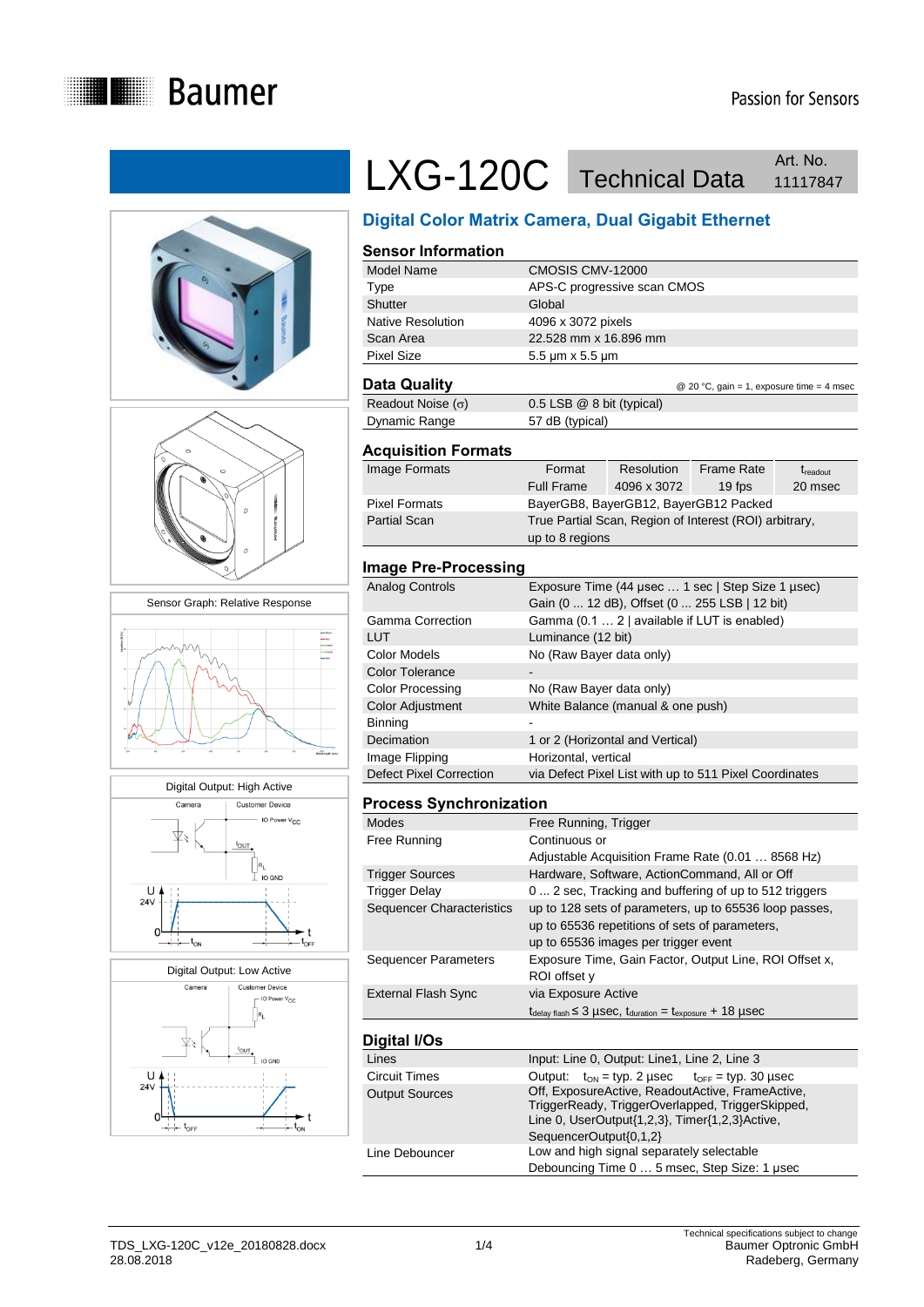

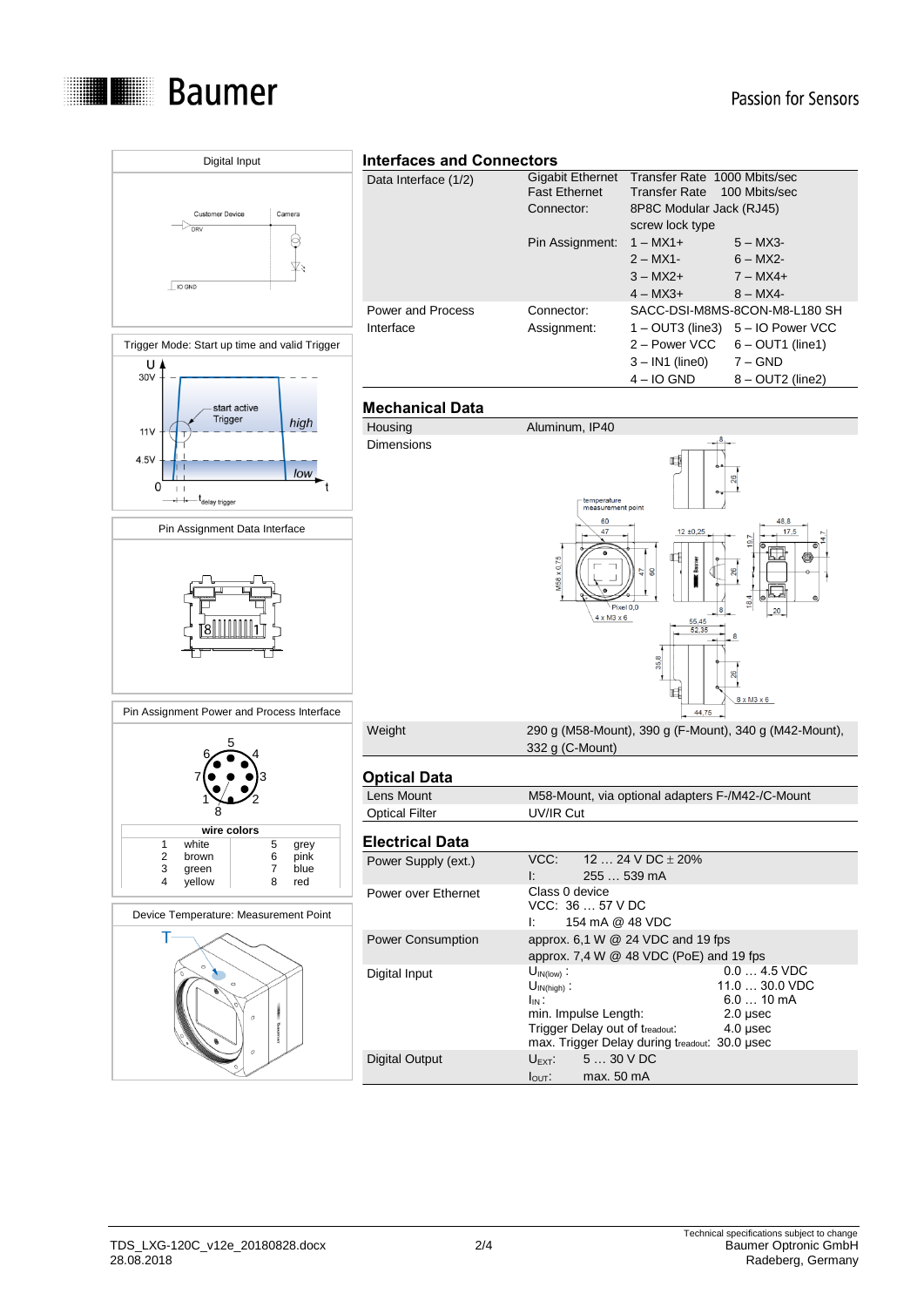

| <b>LED Signalling</b>               | <b>LED Signalling</b>                                                                                                                          |                                                                  |                                                                                                                                                                                                          |  |
|-------------------------------------|------------------------------------------------------------------------------------------------------------------------------------------------|------------------------------------------------------------------|----------------------------------------------------------------------------------------------------------------------------------------------------------------------------------------------------------|--|
|                                     | Camera LED                                                                                                                                     | Green on<br>Green blinking<br>Red on<br>Red blinking<br>Yellow   | Power on, link good<br>Power on, no link<br>Error<br>Warning<br>Readout active                                                                                                                           |  |
|                                     | RJ45 LEDs (1/2)                                                                                                                                | Green on<br>Green blinking<br>Amber on<br>Amber blinking         | Link on<br>Link activity<br>GigE speed<br>100 Mb speed                                                                                                                                                   |  |
| Conformity                          | <b>Environmental Data</b>                                                                                                                      |                                                                  |                                                                                                                                                                                                          |  |
|                                     | Storage Temperature                                                                                                                            | $-10 °C  +70 °C$                                                 |                                                                                                                                                                                                          |  |
|                                     | <b>Operating Temperature</b>                                                                                                                   | or                                                               | +5°C  +66 °C @ T= Measurement Point<br>+5°C  +70 °C @ T= internal Temperature Sensor<br>Ambient temperature above 27 °C requires heat dissipation                                                        |  |
| <b>GENKI&gt;CAM</b>                 | Int. Temperature Sensor                                                                                                                        | 0 °C  +85 °C accuracy: ±1 K                                      |                                                                                                                                                                                                          |  |
| CE X<br><b>RoHS</b><br><b>REACh</b> | Humidity                                                                                                                                       | 10 %  90 % non-condensing                                        |                                                                                                                                                                                                          |  |
| compliant                           | Conformity                                                                                                                                     | RoHS, REACh, CE                                                  |                                                                                                                                                                                                          |  |
|                                     | <b>Network Interface Data</b>                                                                                                                  |                                                                  |                                                                                                                                                                                                          |  |
|                                     | Network Interface                                                                                                                              | <b>Fast Ethernet</b>                                             | Gigabit Ethernet 1000BASE-T 1000 Mbits/sec<br>100 BASE-T<br>100 Mbits/sec                                                                                                                                |  |
|                                     | Link Aggregation                                                                                                                               |                                                                  | According to 802.3ad, static configuration                                                                                                                                                               |  |
|                                     | <b>Ethernet IP Configuration</b>                                                                                                               | Persistent IP, DHCP, LLA                                         |                                                                                                                                                                                                          |  |
|                                     | Packet Size                                                                                                                                    |                                                                  | 576  9000 Byte, Jumbo frames supported                                                                                                                                                                   |  |
|                                     | GigE Vision <sup>®</sup> Features (in compliance with GigE Vision <sup>®</sup> 1.2)<br>GigEVisionError, HeartbeatTimeOut, EventLost,<br>Events |                                                                  |                                                                                                                                                                                                          |  |
|                                     | Transmission via Asynchronous<br>Message Channel                                                                                               | Phy{0,1}Up, Phy{0,1}Down                                         | EventDiscarded, Line{0,1,2,3}RisingEdge,<br>Line{0,1,2,3}FallingEdge, Action1, ExposureStart,<br>ExposureEnd, FrameStart, FrameEnd, TriggerReady,<br>TriggerOverlapped, TriggerSkipped, Timer{1,2,3}End, |  |
|                                     | <b>Frame Counter</b>                                                                                                                           | up to $2^{32}$                                                   |                                                                                                                                                                                                          |  |
|                                     | Payload Size                                                                                                                                   | 4  16.773.332 Byte                                               |                                                                                                                                                                                                          |  |
|                                     | <b>Transmission Delay</b>                                                                                                                      | $0.2^{32}$ -1 Ticks (1 Tick = 8 nsec)                            |                                                                                                                                                                                                          |  |
|                                     | Timestamp                                                                                                                                      | 64 bit                                                           |                                                                                                                                                                                                          |  |
|                                     | Packet Delay                                                                                                                                   | $0.2^{32}$ -1 Ticks (1 Tick = 8 nsec)                            |                                                                                                                                                                                                          |  |
|                                     | Packet Resend                                                                                                                                  | Resend Buffer:                                                   | 128 MB (4 Images)                                                                                                                                                                                        |  |
|                                     | GenICam™ Features                                                                                                                              | (in compliance with SFNC 2.1.0)                                  |                                                                                                                                                                                                          |  |
|                                     | Timer                                                                                                                                          | Timer Selector: Timer 1  3<br>TimerTriggerSource:<br>TimerDelay: | Off, Line0, Software, Action1, TriggerSkipped<br>ExposureStart, ExposureEnd, FrameStart, FrameEnd,<br>0 µsec  2 sec, Step Size: 1 µsec<br>TimerDuration: 10 µsec  2 sec, Step Size: 1 µsec               |  |
|                                     | <b>User Sets</b>                                                                                                                               | <b>Factory Settings:</b><br>Freely Programmable:<br>Parameters:  | Default (read only)<br>UserSet1, UserSet2, UserSet3<br>any user definable Parameter                                                                                                                      |  |
|                                     | <b>Acquisition Abort</b>                                                                                                                       | Delay up to 69 msec                                              |                                                                                                                                                                                                          |  |
|                                     | <b>Vendor Specific Features</b>                                                                                                                |                                                                  |                                                                                                                                                                                                          |  |
|                                     | DSNU / PRNU (FPN)<br>Correction                                                                                                                | Based on offset / gain per column                                |                                                                                                                                                                                                          |  |
|                                     | High Dynamic Range<br>(HDR)                                                                                                                    |                                                                  | Piecewise linear response, up to 90 dB                                                                                                                                                                   |  |
|                                     | <b>Burst Mode</b>                                                                                                                              |                                                                  | 14 full frame images with up to 50 fps                                                                                                                                                                   |  |